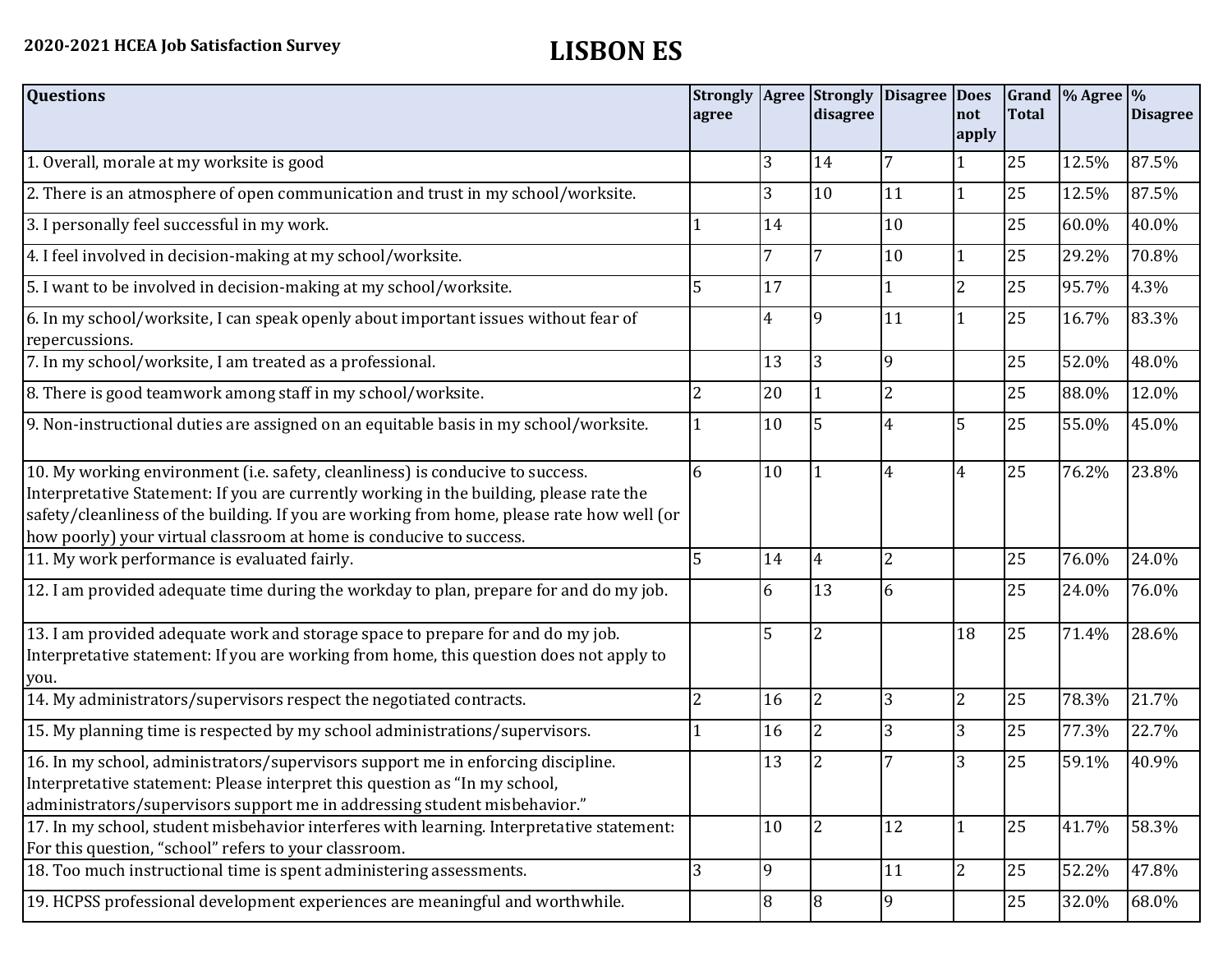| 20. Increased workload has contributed to a decline in my morale.                                                                                          | 14             | $\overline{8}$ |                | 2              |                | 25 | 91.7% | 8.3%  |
|------------------------------------------------------------------------------------------------------------------------------------------------------------|----------------|----------------|----------------|----------------|----------------|----|-------|-------|
| 21. I am paid fairly.                                                                                                                                      |                | 5              | 7              | 11             |                | 23 | 21.7% | 78.3% |
| 22. I have confidence in the leadership exhibited by the HCPSS Superintendent.                                                                             |                | 8              | 6              | 11             |                | 25 | 32.0% | 68.0% |
| 23. I have confidence in the leadership exhibited by the Howard County Board of<br>Education.                                                              |                | 9              | 8              |                |                | 25 | 40.0% | 60.0% |
| 24. I have confidence in the leadership exhibited by the Howard County Education<br>Association (HCEA).                                                    | 4              | 16             | $\overline{2}$ | 3              |                | 25 | 80.0% | 20.0% |
| 25. I feel that HCPSS offers me the possibility of advancing professionally in the field of<br>education.                                                  | 2              | 10             |                | 9              | 2              | 24 | 54.5% | 45.5% |
| 26. In my position, I receive appropriate and adequate support and training.                                                                               |                | 16             | 3              | 5              |                | 25 | 68.0% | 32.0% |
| 27. During this current school year, I have experienced harassing behavior from<br>colleagues.                                                             |                | $\overline{2}$ | 8              | 13             |                | 25 | 16.0% | 84.0% |
| 28. During this current school year, I have experienced harassing behavior from<br>administrators/supervisors.                                             | 2              | 5              | 4              | 14             |                | 25 | 28.0% | 72.0% |
| 29. During this current school year, I have experienced harassing behavior from parents.                                                                   | 3              | 6              | 7              | 9              |                | 25 | 36.0% | 64.0% |
| 30. At my school I spend most of my PIP time on non-instructional activities.                                                                              | 3              | 6              |                | 11             | 5              | 25 | 45.0% | 55.0% |
| 31. At my school our administrator includes time during PIP for teacher-initiated<br>collaboration.                                                        | 2              | 18             |                |                | 3              | 25 | 90.9% | 9.1%  |
| 32. In my school, I spend too much time in meetings.                                                                                                       | 6              | $\overline{7}$ |                | 11             | 1              | 25 | 54.2% | 45.8% |
| 33. In my school, there is adequate support for special education students.                                                                                | $\overline{2}$ | 6              | 8              | 8              |                | 25 | 33.3% | 66.7% |
| 34. My administrator/supervisor provides people working from home with flexibility in<br>their workday.                                                    | 3              | 13             |                | 8              |                | 25 | 64.0% | 36.0% |
| 35. My administrator/supervisor has reasonable expectations of workload for staff while<br>in virtual learning.                                            | $\overline{2}$ | 12             | 3              | $\overline{7}$ |                | 24 | 58.3% | 41.7% |
| 36. Students have adequate technology and tools (hardware/software/connectivity) to<br>participate in virtual learning.                                    | $\overline{4}$ | 13             |                | 6              |                | 25 | 70.8% | 29.2% |
| 37. Staff have adequate technology hardware (e.g. computers, document cameras, other<br>technology hardware) to meet the requirements of virtual learning. |                | 19             |                | $\overline{4}$ |                | 25 | 79.2% | 20.8% |
| 38. HCPSS has provided the software I need to do my job and collaborate with colleagues.                                                                   |                | 18             |                | 5              |                | 25 | 76.0% | 24.0% |
| 39. The software and online services provided by HCPSS to do my job are difficult and/or $\left  \right $ 1<br>time-consuming to use.                      |                | 12             |                | 11             |                | 25 | 54.2% | 45.8% |
| 40. In my class, I feel that students are engaged in virtual learning                                                                                      | 4              | 13             |                | 5              | $\overline{2}$ | 25 | 73.9% | 26.1% |